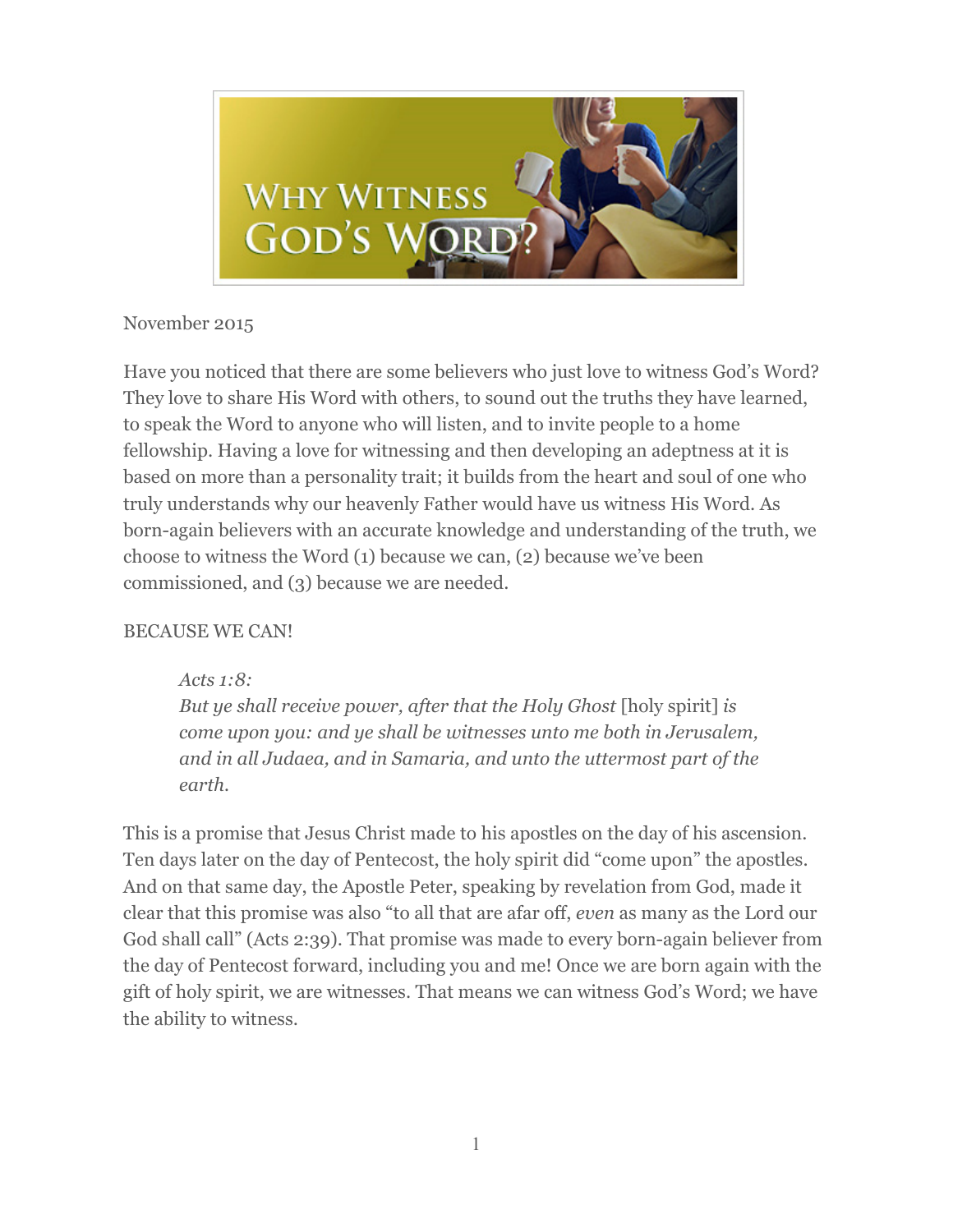## BECAUSE WE'VE BEEN COMMISSIONED!

Not only are we able to witness for God because of the gift of holy spirit within, but we've actually been commissioned to do so.

*II Corinthians 5:19,20: To wit, that God was in Christ, reconciling the world unto himself, not imputing their trespasses unto them; and hath committed unto us the word of reconciliation. Now then we are ambassadors for Christ, as though God did beseech*  you *by us: we pray* you *in Christ's stead, be ye reconciled to God.* 

As sons of God, we are also His ambassadors. And as God's representatives on this earth, we have the Word of reconciliation committed unto us. God has commissioned us to reconcile to Him those who are without God and without hope so that they too can enjoy the loving fellowship with Him.

## BECAUSE WE ARE NEEDED!

*Romans 10:13: For whosoever shall call upon the name of the Lord shall be saved.*

How will people know about salvation if we do not first preach, publicly proclaim, the truth about God, His Word, and what He desires for people?

*Romans 10:14: How then shall they call on him in whom they have not believed? and how shall they believe in him of whom they have not heard? and how shall they hear without a preacher?* 

People need us! So we have the joy and responsibility to preach God's Word.

Look at some of the believers from the first-century Church who truly loved to witness the Word:

### PETER

*Acts 2:14: But Peter, standing up with the eleven, lifted up his voice, and said unto them, Ye men of Judaea, and all* ye *that dwell at Jerusalem, be this known unto you, and hearken to my words.*